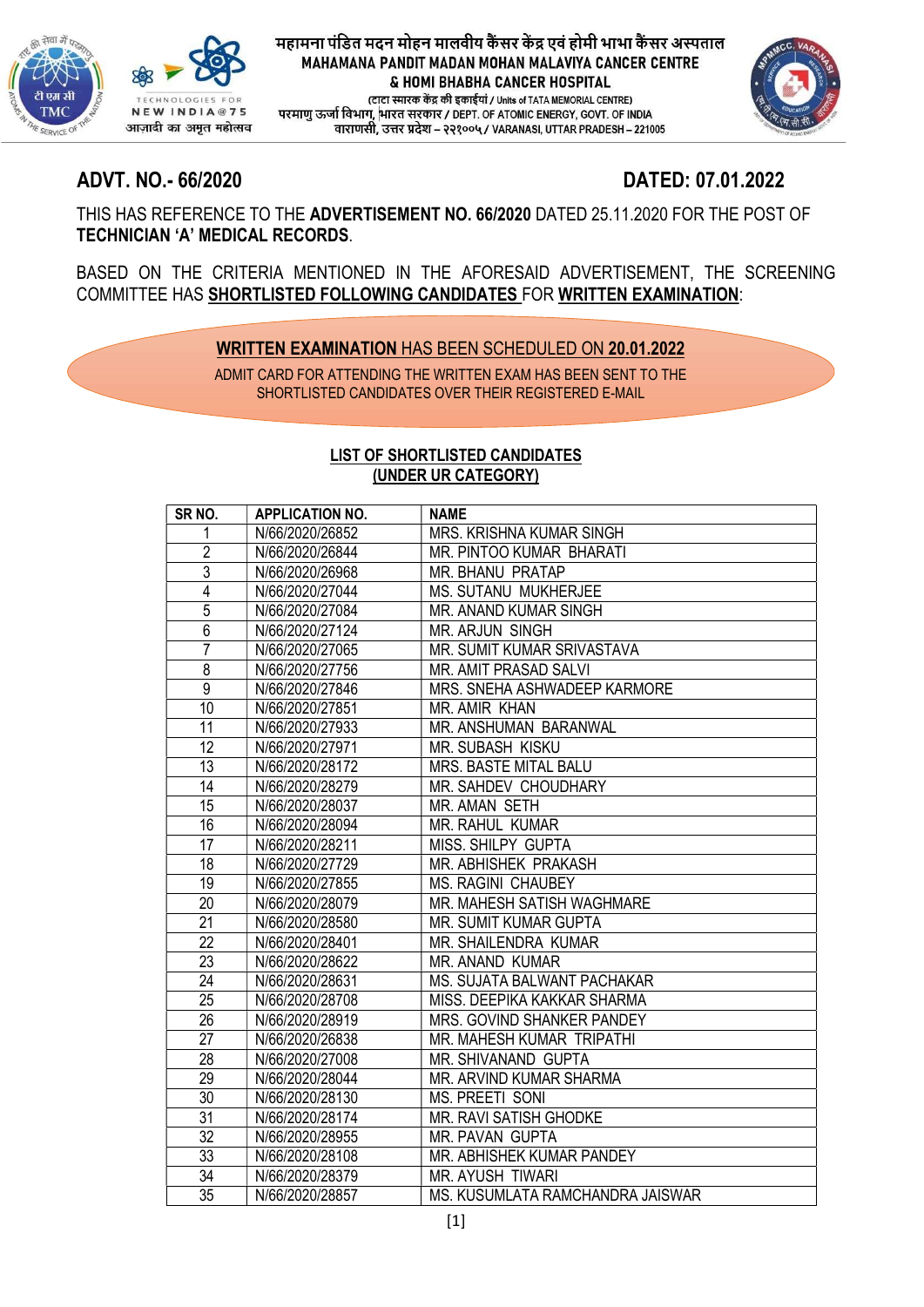



(टाटा स्मारक केंद्र की इकाईयां / Units of TATA MEMORIAL CENTRE) परमाणु ऊर्जा विभाग, भारत सरकार / DEPT. OF ATOMIC ENERGY, GOVT. OF INDIA<br>वाराणसी, उत्तर प्रदेश – २२१००५ / VARANASI, UTTAR PRADESH – 221005



| 36              | N/66/2020/29041 | MR. GUPTA MANISH BIHARI LAL    |
|-----------------|-----------------|--------------------------------|
| $\overline{37}$ | N/66/2020/27755 | MR. DEEPU SHANTO DAS           |
| 38              | N/66/2020/28490 | MR. VIKASH KUMAR SINGH         |
| 39              | N/66/2020/28979 | MR. BRIJESH KUMAR KANNAUJIYA   |
| 40              | N/66/2020/29154 | MR. DEVESH CHAUBEY             |
| 41              | N/66/2020/29161 | MISS. DEEPIKA KAKKAR SHARMA    |
| 42              | N/66/2020/29200 | MS. RASHMI AGRAHARI            |
| 43              | N/66/2020/29205 | MR. SIDDHARTH SHRIVASTAVA      |
| 44              | N/66/2020/28493 | <b>MS. AKANKSHA SINGH</b>      |
| 45              | N/66/2020/28556 | MR. PAWAN KUMAR SINGH          |
| 46              | N/66/2020/28707 | MISS. POOJA KUMARI PANDEY      |
| 47              | N/66/2020/28852 | MR. HIMANSHU SRIVASTAVA        |
| 48              | N/66/2020/29060 | MR. SACHCHIDANAND RAI          |
| 49              | N/66/2020/29266 | MR. PAWAN KUMAR TIWARI         |
| 50              | N/66/2020/29274 | MS. ANJALI JAISWAL             |
| $\overline{51}$ | N/66/2020/29301 | <b>MS. AMRITA CHAUDHARY</b>    |
| 52              | N/66/2020/29357 | MR. RAJVARDHAN SINGH BHADAURIA |
| 53              | N/66/2020/29414 | MS. SHWETA RANJAN              |
| $\overline{54}$ | N/66/2020/29425 | MS. KM NISHI YADAV             |
| 55              | N/66/2020/29466 | MR. SHIVAM KUMAR RAI           |
| 56              | N/66/2020/29571 | <b>MR. BRIJESH MISHRA</b>      |
| 57              | N/66/2020/28166 | MR. KISHOR SUBHASH GAWADE      |
| 58              | N/66/2020/28281 | MR. NAFEES MOHAMMAD            |
| 59              | N/66/2020/28823 | MR. SAURABH PANDEY             |
| 60              | N/66/2020/28927 | MR. NAVEEN KUMAR TRIPATHI      |
| 61              | N/66/2020/29079 | MR. SUNIL KUMAR YADAV          |
| 62              | N/66/2020/29555 | MR. GANESH KUMAR KANNOUJIYA    |
| 63              | N/66/2020/29602 | MR. SARVESH KUMAR SINGH        |
| 64              | N/66/2020/29632 | MR. NITISH PATHAK              |
| 65              | N/66/2020/29648 | MR. CHANDRA SHEKHAR            |
| 66              | N/66/2020/29654 | MR. KALSOO BHARTI              |
| 67              | N/66/2020/29684 | <b>MS. NIVRITI PRABHA</b>      |
| 68              | N/66/2020/29115 | MISS. RAVITA KUMARI            |
| 69              | N/66/2020/29484 | DR. KOMAL SRIVASTAVA           |

## LIST OF SHORTLISTED CANDIDATES (UNDER OBC CATEGORY)

| SR <sub>NO.</sub> | <b>APPLICATION NO.</b> | <b>NAME</b>                   |
|-------------------|------------------------|-------------------------------|
|                   | N/66/2020/27097        | MR. PRAKASH CHAURASIYA        |
| $\overline{2}$    | N/66/2020/27209        | MR. MANGESH INDRASEN VARMA    |
| 3                 | N/66/2020/27393        | MR. TEJAS DHONDU REDKAR       |
| 4                 | N/66/2020/27275        | MR. RITESH ASHOK YESKAR       |
| 5                 | N/66/2020/27381        | MR. PRADEEP KUMAR PATEL       |
| 6                 | N/66/2020/27635        | MISS, SADAF KHAN              |
|                   | N/66/2020/27663        | MR. MADHUSUDANA CH            |
| 8                 | N/66/2020/27048        | MISS. SHALU PAL               |
| 9                 | N/66/2020/27910        | MR. MOHD DANISH               |
| 10                | N/66/2020/27928        | MISS. POOJA VERMA             |
| 11                | N/66/2020/28129        | MR. RAJKIRAN BALKRISHNA TELI  |
| 12                | N/66/2020/28165        | MR. SADIK HUSAIN              |
| 13                | N/66/2020/27740        | MR. SUSHIL KUMAR YADAV        |
| 14                | N/66/2020/28262        | MR. RUSHIKESH RAMDAS PURARKAR |
| 15                | N/66/2020/28273        | MR. VEER PAL                  |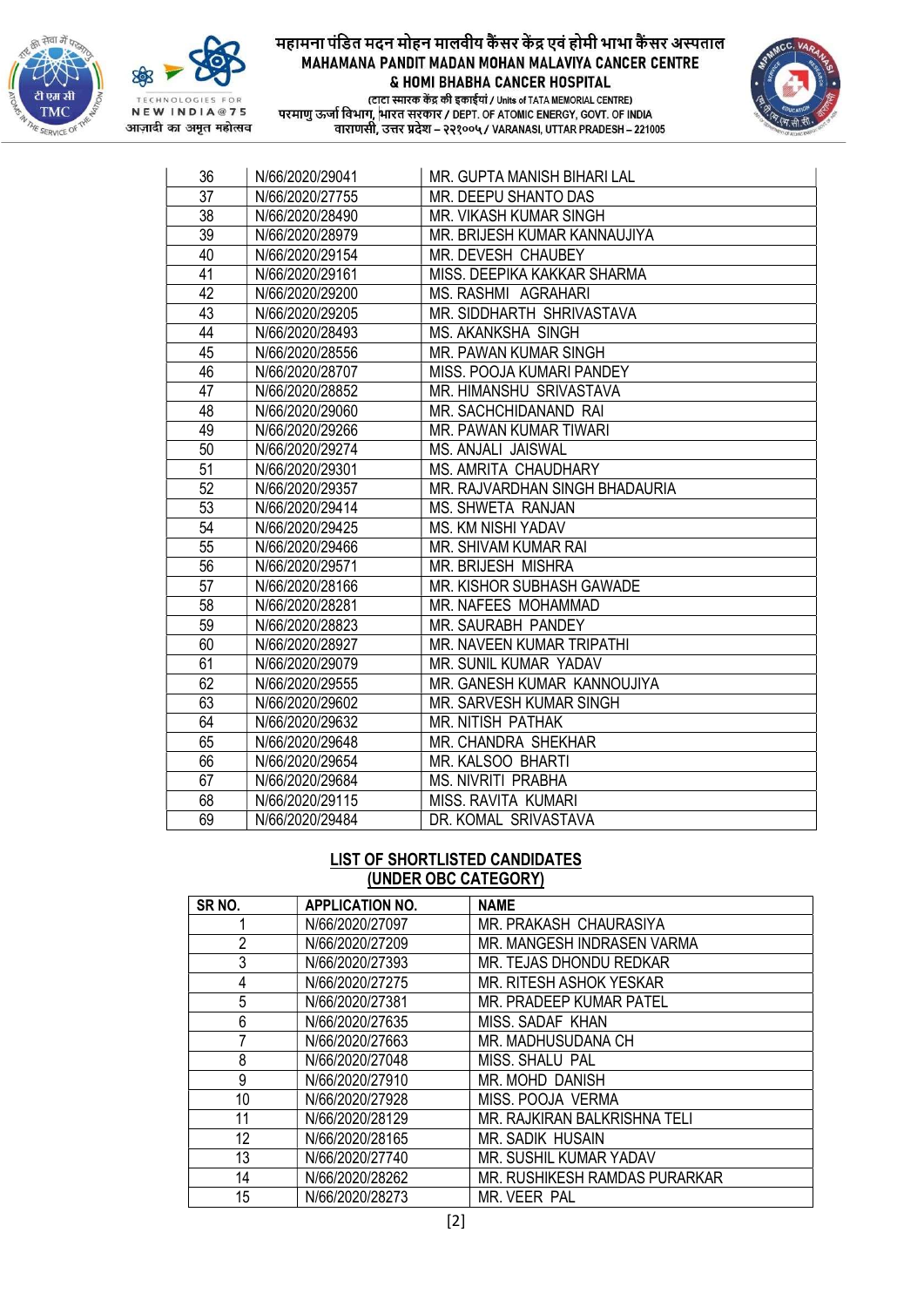





| 16              | N/66/2020/27100 | MR. AKHILESH KUMAR YADAV            |
|-----------------|-----------------|-------------------------------------|
| 17              | N/66/2020/28066 | <b>MR. PIYUSH SINGH</b>             |
| 18              | N/66/2020/28427 | MR. HARSHKUMAR BHUMESHWAR BEDRE     |
| 19              | N/66/2020/28433 | MRS. JYOTI PATEL                    |
| 20              | N/66/2020/28451 | MRS. SONI PAL                       |
| $\overline{21}$ | N/66/2020/26917 | MR. MANOJ KUMAR SHARDA PRASAD GUPTA |
| 22              | N/66/2020/27571 | MR. RAKESH KUMAR                    |
| 23              | N/66/2020/27796 | MR. UPENDRA KUMAR YADAV             |
| 24              | N/66/2020/28582 | MR. PRADEEP KUMAR YADAV             |
| 25              | N/66/2020/28313 | MS. PAYAL GUPTA                     |
| $\overline{26}$ | N/66/2020/28644 | MRS. SONI PAL                       |
| 27              | N/66/2020/28485 | MR. RAM SUMER YADAV                 |
| 28              | N/66/2020/28524 | MR. PRAMOD KUMAR SINGH              |
| 29              | N/66/2020/28495 | MR. NITESH KUMAR                    |
| 30              | N/66/2020/28891 | MR. MOHD AKEEL                      |
| 31              | N/66/2020/27262 | MR. MOHAMMAD ARIF                   |
| 32              | N/66/2020/28515 | MR. ANIL YADAV                      |
| 33              | N/66/2020/28666 | MS. BABLI YADAV                     |
| 34              | N/66/2020/28856 | MR. RAVI KUMAR GUPTA                |
| 35              | N/66/2020/28966 | <b>MS. VAISHALI SARAN</b>           |
| 36              | N/66/2020/27284 | MR. JOGESH SINGH                    |
| $\overline{37}$ | N/66/2020/27684 | MR. ARVIND KUMAR                    |
| 38              | N/66/2020/28308 | MR. SHASHI KUMAR                    |
| 39              | N/66/2020/29139 | MR. RAJESH KUMAR PATEL              |
| 40              | N/66/2020/29259 | MR. RUPESH HARKULKAR                |
| 41              | N/66/2020/29263 | <b>MS. VAISHALI SARAN</b>           |
| 42              | N/66/2020/29265 | MR. SANDEEP JAISWAL                 |
| 43              | N/66/2020/26956 | MR. VASAMSETT VENKATESH             |
| 44              | N/66/2020/28010 | MR. SHIVPUJAN PATEL                 |
| 45              | N/66/2020/28552 | MR. ARVIND KUMAR PATEL              |
| 46              | N/66/2020/28851 | MISS. NEELOO SINGH                  |
| 47              | N/66/2020/29132 | MISS. ANKITA SINGH                  |
| 48              | N/66/2020/29159 | MR. ANUJ VERMA                      |
| 49              | N/66/2020/29253 | <b>MR. RAJU KUMAR</b>               |
| 50              | N/66/2020/29302 | MR. SHIVPUJAN PATEL                 |
| 51              | N/66/2020/29310 | MR. ARVIND GUPTA                    |
| 52              | N/66/2020/29324 | MR. SUNIL KUMAR YADAV               |
| 53              | N/66/2020/29334 | MR. SHREE PRAKASH PAL               |
| 54              | N/66/2020/28430 | MR. ASHOK KUMAR YADAV               |
| 55              | N/66/2020/28716 | MS. ANJALI CHAUHAN                  |
| 56              | N/66/2020/28815 | MR. KAUSHLENDRA SHRIWASTAVA         |
| 57              | N/66/2020/29293 | MR. MANISH KUMAR                    |
| 58              | N/66/2020/29332 | MR. DHARMENDRA KUMAR                |
| 59              | N/66/2020/29456 | MR. ANKIT VISHWAKARMA               |
| 60              | N/66/2020/26832 | MR. ANAND NARAYAN SHARMA            |
| 61              | N/66/2020/27800 | MR. AMULAY AMIT YADAV               |
| 62              | N/66/2020/29126 | <b>MS. PRITI PAL</b>                |
| 63              | N/66/2020/29214 | MR. ADITYA SINGH                    |
| 64              | N/66/2020/29267 | MR. ABHAY KUMAR VERMA               |
| 65              | N/66/2020/29599 | MR. ANURAG PATEL                    |
| 66              | N/66/2020/29616 | MS. ANJALI KUMARI                   |
| 67              | N/66/2020/29626 | MR. IRFAN ANSARI                    |
| 68              | N/66/2020/29636 | MR. SALMAN AHMAD                    |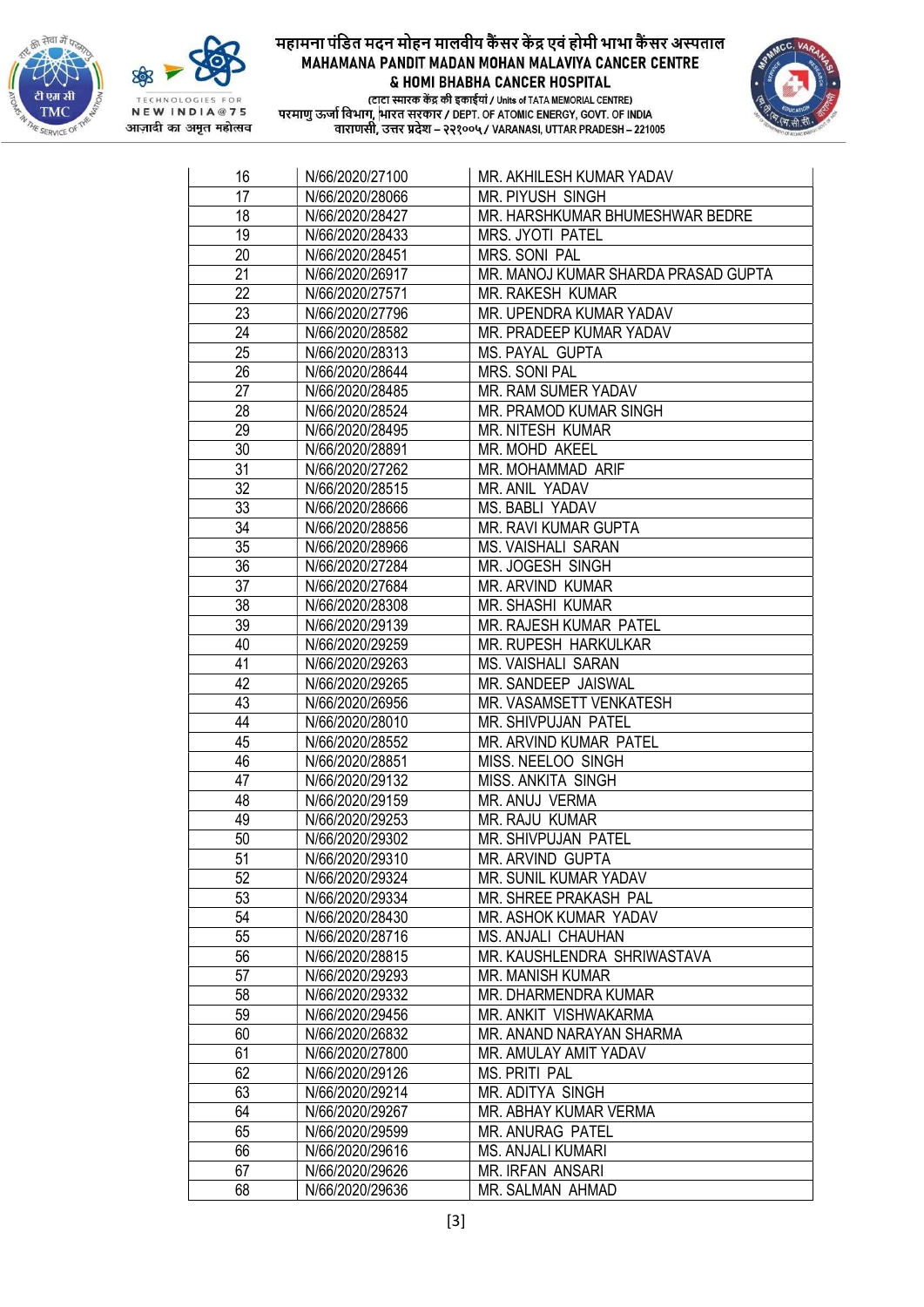



# महामना पंडित मदन मोहन मालवीय कैंसर केंद्र एवं होमी भाभा कैंसर अस्पताल MAHAMANA PANDIT MADAN MOHAN MALAVIYA CANCER CENTRE

& HOMI BHABHA CANCER HOSPITAL



(टाटा स्मारक केंद्र की इकाईयां / Units of TATA MEMORIAL CENTRE) परमाणु ऊर्जा विभाग, भारत सरकार / DEPT. OF ATOMIC ENERGY, GOVT. OF INDIA<br>वाराणसी, उत्तर प्रदेश – २२१००५ / VARANASI, UTTAR PRADESH – 221005

## LIST OF NON-SHORTLISTED CANDIDATES FOR GIVEN REASON(S) (UNDER UR CATEGORY)

| SR.<br>NO.     | <b>APPLICATION</b><br>NO. | <b>NAME</b>                               | <b>REASON(S)</b>                                                                     |
|----------------|---------------------------|-------------------------------------------|--------------------------------------------------------------------------------------|
| $\mathbf{1}$   | N/66/2020/26799           | MR. ASHUTOSH<br><b>PANDEY</b>             | DOES NOT MEET THE EXPERIENCE CRITERIA, NO CERTIFICATE<br><b>COURSE IN COMPUTER</b>   |
| $\overline{2}$ | N/66/2020/26800           | MS. ANSHIKA GUPTA                         | DOES NOT MEET THE EXPERIENCE CRITERIA, NO CERTIFICATE<br><b>COURSE IN COMPUTER</b>   |
| 3              | N/66/2020/26924           | MR. GANESH KUMAR<br>KANNOUJIYA            | DOES NOT MEET THE EXPERIENCE CRITERIA, NO CERTIFICATE<br><b>COURSE IN COMPUTER</b>   |
| 4              | N/66/2020/26942           | <b>MR. MUKESH KUMAR</b>                   | DOES NOT MEET THE EXPERIENCE CRITERIA, NO CERTIFICATE<br><b>COURSE IN COMPUTER</b>   |
| 5              | N/66/2020/26822           | MR. UMESH KUMAR                           | OVERAGE, INCOMPLETE FORM                                                             |
| 6              | N/66/2020/26950           | <b>MS. ASHWINI VIJAY</b><br><b>SAWANT</b> | OVERAGE, INCOMPLETE FORM                                                             |
| $\overline{7}$ | N/66/2020/27042           | MRS. REENA DEVI                           | OVERAGE, DOES NOT MEET THE EXPERIENCE CRITERIA, NO<br>CERTIFICATE COURSE IN COMPUTER |
| 8              | N/66/2020/27117           | MR. TUMMAPUDI ANIL<br><b>KUMAR</b>        | DOES NOT MEET THE EXPERIENCE CRITERIA                                                |
| 9              | N/66/2020/27142           | MR. SAI SWAROOP<br><b>GOGARLA</b>         | DOES NOT MEET THE EXPERIENCE CRITERIA, NO CERTIFICATE<br><b>COURSE IN COMPUTER</b>   |
| 10             | N/66/2020/26953           | <b>MS. RAJESWARI K</b>                    | OVERAGE, INCOMPLETE FORM                                                             |
| 11             | N/66/2020/26960           | <b>MR. RAJESH KUMAR</b>                   | OVERAGE, INCOMPLETE FORM                                                             |
| 12             | N/66/2020/27215           | MR. ARPAN BHUNIA                          | OVERAGE, DOES NOT MEET THE EXPERIENCE CRITERIA, NO<br>CERTIFICATE COURSE IN COMPUTER |
| 13             | N/66/2020/27336           | MR. SUBHASH<br><b>CHANDRA TIWARI</b>      | NO RELEVANT EXPERIENCE, NO CERTIFICATE COURSE IN<br><b>COMPUTER</b>                  |
| 14             | N/66/2020/27346           | MR. DEVENDER                              | OVERAGE, DOES NOT MEET THE EXPERIENCE CRITERIA, NO<br>CERTIFICATE COURSE IN COMPUTER |
| 15             | N/66/2020/27453           | MS. GOLLAPALLI<br>LAKSHMI DURGA           | DOES NOT POSSESS CERTIFICATE COURSE IN COMPUTER                                      |
| 16             | N/66/2020/27472           | <b>MS. SAKSHI SHARMA</b>                  | NO RELEVANT EXPERIENCE, NO CERTIFICATE COURSE IN<br><b>COMPUTER</b>                  |
| 17             | N/66/2020/27545           | MR. ABHINAY KUMAR                         | DOES NOT POSSESS CERTIFICATE COURSE IN COMPUTER                                      |
| 18             | N/66/2020/27499           | <b>MR. SHIVENDRA</b><br><b>PATHAK</b>     | NO RELEVANT EXPERIENCE                                                               |
| 19             | N/66/2020/27625           | MR. SHAILENDRA<br>KUMAR KASHYAP           | OVERAGE, NO CERTIFICATE COURSE IN COMPUTER                                           |
| 20             | N/66/2020/27686           | MR. SHIV SUBHRAM<br><b>SAGAR</b>          | NO RELEVANT EXPERIENCE                                                               |
| 21             | N/66/2020/27687           | MISS. DHANASHREE<br><b>VINAY LUDBE</b>    | DOES NOT POSSESS CERTIFICATE COURSE IN COMPUTER                                      |
| 22             | N/66/2020/27696           | MR. NEEL AAKASH<br><b>KUMAR</b>           | DOES NOT MEET THE EXPERIENCE CRITERIA, NO CERTIFICATE<br><b>COURSE IN COMPUTER</b>   |
| 23             | N/66/2020/27574           | MR. SATYAM<br><b>KUSHWAHA</b>             | DOES NOT MEET THE EXPERIENCE CRITERIA, NO CERTIFICATE<br><b>COURSE IN COMPUTER</b>   |
| 24             | N/66/2020/27207           | MR. PRASHANT KUMAR<br><b>TRIPATHI</b>     | OVERAGE, NO CERTIFICATE COURSE IN COMPUTER                                           |
| 25             | N/66/2020/27433           | MISS. SANDHYA SETH                        | NO RELEVANT EXPERIENCE                                                               |
| 26             | N/66/2020/27741           | MS. BIPASHA BURMAN                        | OVERAGE, NO CERTIFICATE COURSE IN COMPUTER                                           |
| 27             | N/66/2020/27808           | MR. JULESH PATHAK                         | DOES NOT MEET THE EXPERIENCE CRITERIA, NO CERTIFICATE<br><b>COURSE IN COMPUTER</b>   |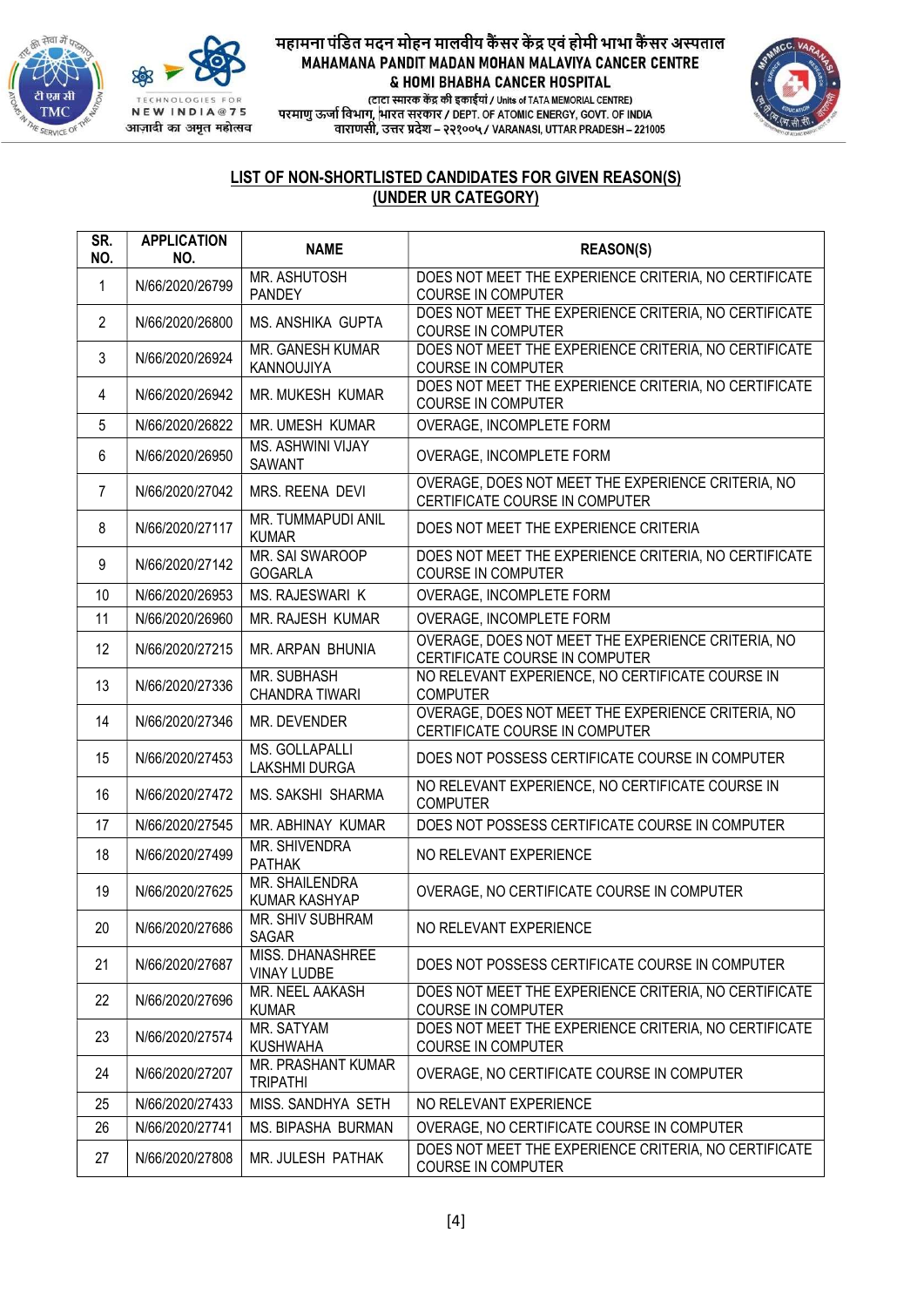



आज़ादी का अमृत महोत्सव

## महामना पंडित मदन मोहन मालवीय कैंसर केंद्र एवं होमी भाभा कैंसर अस्पताल MAHAMANA PANDIT MADAN MOHAN MALAVIYA CANCER CENTRE & HOMI BHABHA CANCER HOSPITAL



| 28 | N/66/2020/27833 | MR. SHIVAM TIWARI                        | LESS POST QUALIFICATION EXPERIENCE, NO CERTIFICATE<br><b>COURSE IN COMPUTER</b>       |
|----|-----------------|------------------------------------------|---------------------------------------------------------------------------------------|
| 29 | N/66/2020/27915 | MR. KARAN KUMAR                          | DOES NOT MEET THE EXPERIENCE CRITERIA, NO CERTIFICATE<br><b>COURSE IN COMPUTER</b>    |
| 30 | N/66/2020/27917 | <b>MRS. ANSHIKA PATEL</b>                | DOES NOT MEET THE EXPERIENCE CRITERIA                                                 |
| 31 | N/66/2020/27890 | MR. VISHAL BABAN<br><b>GAYKAR</b>        | DOES NOT POSSESS CERTIFICATE COURSE IN COMPUTER                                       |
| 32 | N/66/2020/27939 | MR. SAGAR WADHWA                         | DOES NOT MEET THE EXPERIENCE CRITERIA, NO CERTIFICATE<br><b>COURSE IN COMPUTER</b>    |
| 33 | N/66/2020/27347 | MISS. SNEHA<br><b>BHATTACHARYA</b>       | DOES NOT MEET THE EXPERIENCE CRITERIA, NO CERTIFICATE<br><b>COURSE IN COMPUTER</b>    |
| 34 | N/66/2020/28013 | <b>MR. BHARAT KUMAR</b>                  | DOES NOT MEET THE EXPERIENCE CRITERIA, NO CERTIFICATE<br><b>COURSE IN COMPUTER</b>    |
| 35 | N/66/2020/27870 | MR. MOHD ASIF                            | DOES NOT POSSESS CERTIFICATE COURSE IN COMPUTER                                       |
| 36 | N/66/2020/27944 | MR. SUNNY SHARMA                         | OVERAGE, DOES NOT POSSESS THE EXPERIENCE CRITERIA                                     |
| 37 | N/66/2020/28073 | <b>MR. ASHWINI KUMAR</b>                 | DOES NOT POSSESS CERTIFICATE COURSE IN COMPUTER,<br><b>OVERAGE</b>                    |
| 38 | N/66/2020/28105 | MR. BODDH PRAKASH                        | DOES NOT MEET THE EXPERIENCE CRITERIA, NO CERTIFICATE<br><b>COURSE IN COMPUTER</b>    |
| 39 | N/66/2020/28102 | <b>MR. RAJESH DUBEY</b>                  | DOES NOT POSSESS CERTIFICATE COURSE IN COMPUTER                                       |
| 40 | N/66/2020/28200 | MISS. AASTHA<br><b>SRIVASTAVA</b>        | DOES NOT MEET THE EXPERIENCE CRITERIA                                                 |
| 41 | N/66/2020/27794 | MR. RAHUL                                | DOES NOT POSSESS CERTIFICATE COURSE IN COMPUTER                                       |
| 42 | N/66/2020/28332 | MR. GUGULOTH<br><b>PRAVEEN</b>           | DOES NOT MEET THE EXPERIENCE CRITERIA, NO CERTIFICATE<br><b>COURSE IN COMPUTER</b>    |
| 43 | N/66/2020/28356 | MRS. ANJALI RUPESH<br>SAWANT             | <b>OVERAGE</b>                                                                        |
| 44 | N/66/2020/28360 | MR. RAKESH KUMAR                         | DOES NOT POSSESS CERTIFICATE COURSE IN COMPUTER, NO<br>RELEVANT EXPERIENCE            |
| 45 | N/66/2020/28403 | MR. SANDEEP KUMAR<br><b>PATEL</b>        | DOES NOT MEET THE EXPERIENCE CRITERIA, OVERAGE, NO<br>CERTIFICATE COURSE IN COMPUTER  |
| 46 | N/66/2020/27388 | <b>MR. SAGAR KUMAR</b><br><b>RAJBHAR</b> | DOES NOT POSSESS CERTIFICATE COURSE IN COMPUTER, NO<br>RELEVANT EXPERIENCE            |
| 47 | N/66/2020/28527 | MR. DEEPAK KUMAR                         | <b>INCOMPLETE FORM</b>                                                                |
| 48 | N/66/2020/28570 | <b>MR. AMAN GUPTA</b>                    | NO RELEVANT EXPERIENCE, NO CERTIFICATE COURSE IN<br><b>COMPUTER</b>                   |
| 49 | N/66/2020/27650 | MR. CHANDRA<br>PRAKASH SRIVASTAVA        | DOES NOT POSSESS CERTIFICATE COURSE IN COMPUTER                                       |
| 50 | N/66/2020/28052 | MRS. SNEHLATA<br><b>SHARMA</b>           | DOES NOT POSSESS CERTIFICATE COURSE IN COMPUTER,<br><b>OVERAGE</b>                    |
| 51 | N/66/2020/28272 | MR. ASHISH KUMAR<br>YADAV                | DOES NOT POSSESS CERTIFICATE COURSE IN COMPUTER                                       |
| 52 | N/66/2020/28498 | MR. MAMIDI GOWRI<br><b>SANKAR</b>        | NO RELEVANT EXPERIENCE, NO CERTIFICATE COURSE IN<br><b>COMPUTER</b>                   |
| 53 | N/66/2020/28533 | MISS. SHUBHANGI<br>SOAPN ERANDE          | DOES NOT MEET THE EXPERIENCE CRITERIA, NO CERTIFICATE<br><b>COURSE IN COMPUTER</b>    |
| 54 | N/66/2020/28604 | MR. ASHUTOSH KUMAR<br><b>SHUKLA</b>      | DOES NOT MEET THE EXPERIENCE CRITERIA, OVERAGE, NO<br>CERTIFICATE COURSE IN COMPUTER  |
| 55 | N/66/2020/28735 | MR. BHIM SINGH                           | DOES NOT POSSESS CERTIFICATE COURSE IN COMPUTER                                       |
| 56 | N/66/2020/28757 | MR. ABHEY SINGH<br>YADAV                 | DOES NOT MEET THE EXPERIENCE CRITERIA, INCOMPLETE<br>FORM (NO DOB)                    |
| 57 | N/66/2020/28760 | MR. DHIRAJ BASWANT<br><b>BHATKULE</b>    | DOES NOT MEET THE EXPERIENCE CRITERIA, UNDERAGE, NO<br>CERTIFICATE COURSE IN COMPUTER |
| 58 | N/66/2020/28705 | MR. PANKAJ KUMAR<br><b>PATEL</b>         | DOES NOT MEET THE EXPERIENCE CRITERIA, OVERAGE                                        |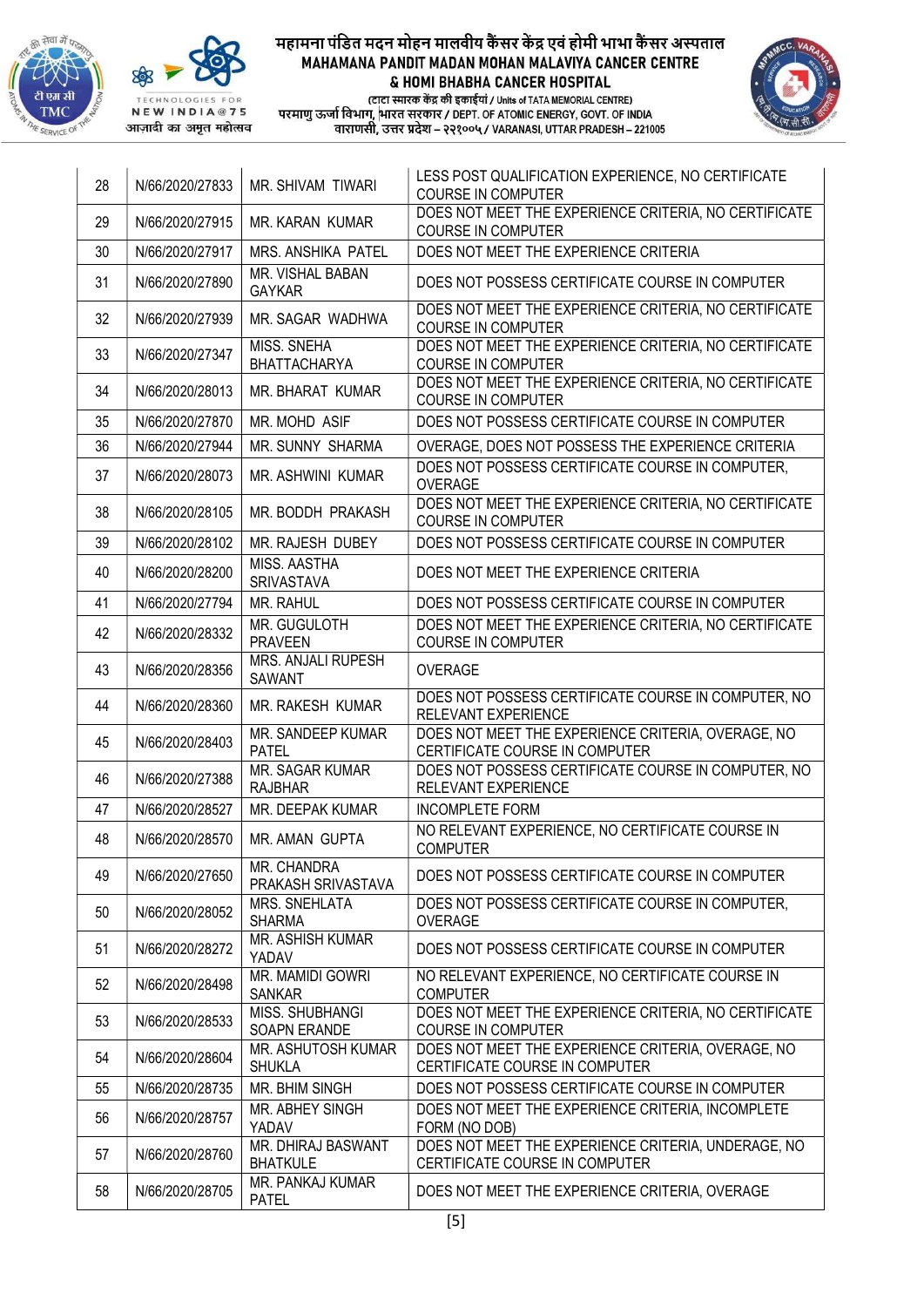





| 59 | N/66/2020/27528 | MRS. ANURADHA VILAS<br><b>CHAVAN</b>                | OVERAGE, NO CERTIFICATE COURSE IN COMPUTER, NO<br><b>EXPERIENCE</b>                  |
|----|-----------------|-----------------------------------------------------|--------------------------------------------------------------------------------------|
| 60 | N/66/2020/28776 | MR. ANCHAL PRAKASH<br><b>PATHAK</b>                 | DOES NOT POSSESS CERTIFICATE COURSE IN COMPUTER,<br><b>OVERAGE</b>                   |
| 61 | N/66/2020/28805 | MRS. MEENAKSHI<br><b>SAHNI</b>                      | DOES NOT MEET THE EXPERIENCE CRITERIA, NO CERTIFICATE<br><b>COURSE IN COMPUTER</b>   |
| 62 | N/66/2020/28807 | MISS. PRIYANJALI<br><b>ACHARY</b>                   | DOES NOT MEET THE EXPERIENCE CRITERIA, NO CERTIFICATE<br><b>COURSE IN COMPUTER</b>   |
| 63 | N/66/2020/28822 | MR. DEEPAK KUMAR                                    | DOES NOT POSSESS CERTIFICATE COURSE IN COMPUTER,<br>OVERAGE                          |
| 64 | N/66/2020/28766 | MR. NIRAJ VIRENDRA<br>YADAV                         | DOES NOT POSSESS CERTIFICATE COURSE IN COMPUTER                                      |
| 65 | N/66/2020/28114 | <b>MS. RUPALI RAI</b>                               | DOES NOT POSSESS CERTIFICATE COURSE IN COMPUTER                                      |
| 66 | N/66/2020/28880 | MR. SHAKTI                                          | OVERAGE, NO CERTIFICATE COURSE IN COMPUTER                                           |
| 67 | N/66/2020/28975 | MR. SHAKTI                                          | DOES NOT POSSESS CERTIFICATE COURSE IN COMPUTER,<br><b>OVERAGE</b>                   |
| 68 | N/66/2020/29024 | MR. NITIN GHANSHYAM<br><b>DUBEY</b>                 | <b>OVERAGE</b>                                                                       |
| 69 | N/66/2020/28933 | MR. RAMDAYAL PAL                                    | DOES NOT POSSESS CERTIFICATE COURSE IN COMPUTER                                      |
| 70 | N/66/2020/29095 | MR. DINESH<br><b>DASHRADHAN RAM</b><br><b>KUMAR</b> | OVERAGE, NO CERTIFICATE COURSE IN COMPUTER                                           |
| 71 | N/66/2020/29100 | MRS. VIBHA SHAKYA                                   | DOES NOT MEET THE EXPERIENCE CRITERIA                                                |
| 72 | N/66/2020/29119 | MR. RAHUL VERMA                                     | DOES NOT MEET THE EXPERIENCE CRITERIA, NO CERTIFICATE<br><b>COURSE IN COMPUTER</b>   |
| 73 | N/66/2020/29110 | MRS. VIBHA SHAKYA                                   | DOES NOT MEET THE EXPERIENCE CRITERIA                                                |
| 74 | N/66/2020/29107 | MR. UJJWAL DUBEY                                    | DOES NOT MEET THE EXPERIENCE CRITERIA                                                |
| 75 | N/66/2020/29169 | MR. PRINCE                                          | LESS POST QUALIFICATION EXPERIENCE, NO CERTIFICATE<br><b>COURSE IN COMPUTER</b>      |
| 76 | N/66/2020/29191 | MR. BHIM SINGH                                      | DOES NOT POSSESS CERTIFICATE COURSE IN COMPUTER,<br>OVERAGE                          |
| 77 | N/66/2020/29197 | MR. RANJAN KUMAR                                    | DOES NOT MEET THE EXPERIENCE CRITERIA, NO CERTIFICATE<br><b>COURSE IN COMPUTER</b>   |
| 78 | N/66/2020/29215 | MR. ANIKET KUMAR<br><b>PRAJAPATI</b>                | DOES NOT MEET THE EXPERIENCE CRITERIA, NO CERTIFICATE<br><b>COURSE IN COMPUTER</b>   |
| 79 | N/66/2020/27333 | MR. AMIT JAIN                                       | NO RELEVANT EXPERIENCE                                                               |
| 80 | N/66/2020/28370 | MR. TRILOKI NATH<br><b>MAURYA</b>                   | OVERAGE, NO CERTIFICATE COURSE IN COMPUTER                                           |
| 81 | N/66/2020/28641 | MR. SANJAY KUMAR<br><b>SONKAR</b>                   | OVERAGE, NO RELEVANT EXPERIENCE                                                      |
| 82 | N/66/2020/29307 | MR. RAHUL SONKAR                                    | DOES NOT MEET THE EXPERIENCE CRITERIA, NO CERTIFICATE<br><b>COURSE IN COMPUTER</b>   |
| 83 | N/66/2020/29342 | MR. DHARMENDRA<br><b>KUMAR</b>                      | DOES NOT MEET THE EXPERIENCE CRITERIA, OVERAGE, NO<br>CERTIFICATE COURSE IN COMPUTER |
| 84 | N/66/2020/29354 | MR. ALOK KUMAR<br>YADAV                             | OVERAGE, NO CERTIFICATE COURSE IN COMPUTER                                           |
| 85 | N/66/2020/29366 | MR. SHIVAM PATHAK                                   | DOES NOT POSSESS CERTIFICATE COURSE IN COMPUTER                                      |
| 86 | N/66/2020/29368 | <b>MS. KUMARI GURIYA</b><br>RANI                    | DOES NOT MEET THE EXPERIENCE CRITERIA, NO CERTIFICATE<br><b>COURSE IN COMPUTER</b>   |
| 87 | N/66/2020/29367 | MR. VISHANT KUMAR<br><b>PANDEY</b>                  | OVERAGE, NO CERTIFICATE COURSE IN COMPUTER                                           |
| 88 | N/66/2020/29375 | MR. MONU KUMAR<br><b>SINGH</b>                      | DOES NOT POSSESS CERTIFICATE COURSE IN COMPUTER                                      |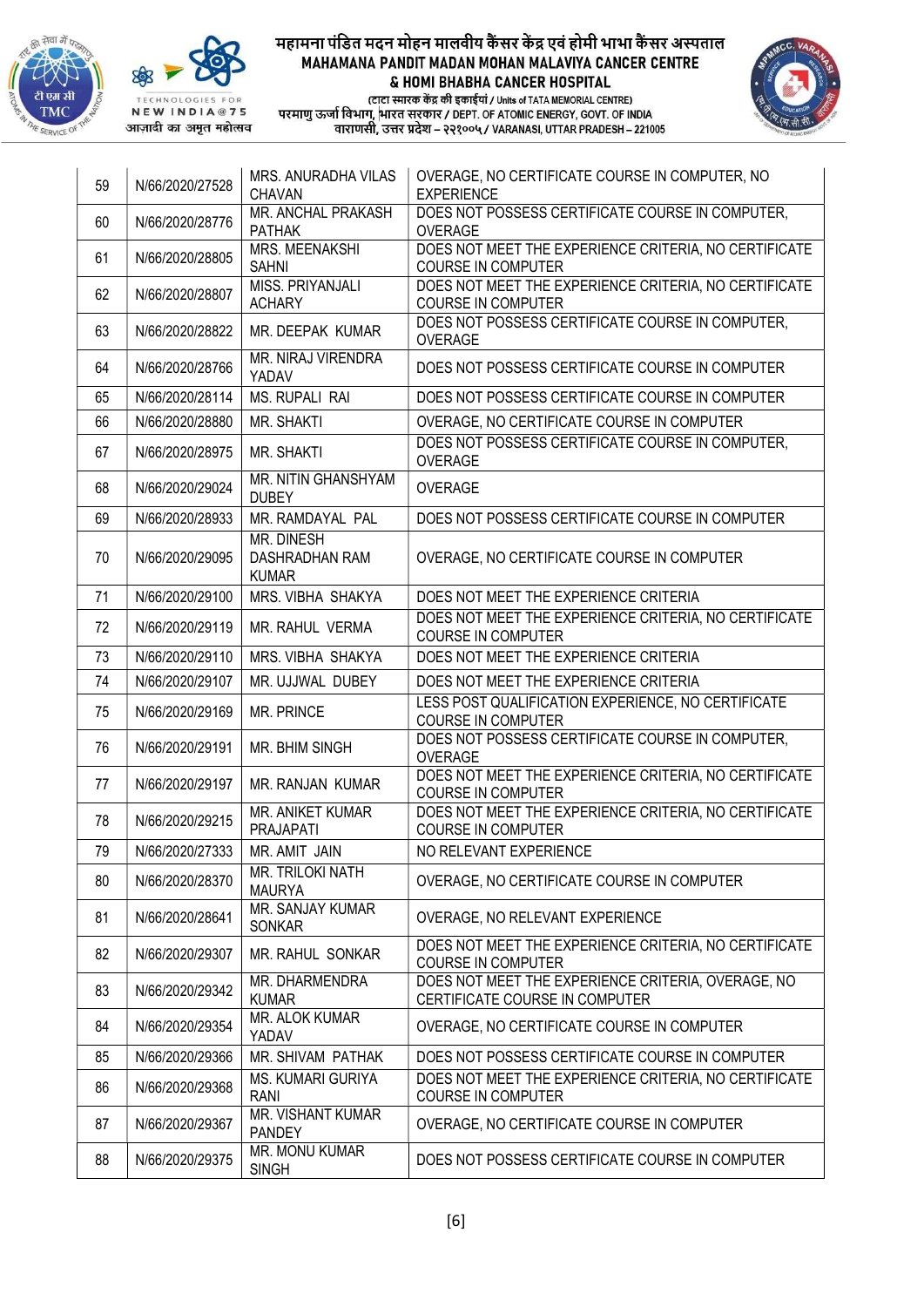



आज़ादी का अमृत महोत्सव

## महामना पंडित मदन मोहन मालवीय कैंसर केंद्र एवं होमी भाभा कैंसर अस्पताल MAHAMANA PANDIT MADAN MOHAN MALAVIYA CANCER CENTRE & HOMI BHABHA CANCER HOSPITAL





| 89  | N/66/2020/29061 | MR. PULKIT KUMAR<br><b>PANDEY</b>            | NO RELEVANT EXPERIENCE                                                               |
|-----|-----------------|----------------------------------------------|--------------------------------------------------------------------------------------|
| 90  | N/66/2020/29386 | <b>MR. SUJIT KUMAR</b><br><b>MAURY</b>       | DOES NOT POSSESS CERTIFICATE COURSE IN COMPUTER                                      |
| 91  | N/66/2020/29424 | <b>MR. SACHIN SINGH</b><br><b>CHANDEL</b>    | DOES NOT MEET THE EXPERIENCE CRITERIA, OVERAGE, NO<br>CERTIFICATE COURSE IN COMPUTER |
| 92  | N/66/2020/29427 | MR. SIDDHARTH<br><b>PANDEY</b>               | DOES NOT MEET THE EXPERIENCE CRITERIA, NO CERTIFICATE<br><b>COURSE IN COMPUTER</b>   |
| 93  | N/66/2020/29428 | MRS. ANURADHA<br><b>SHARMA</b>               | OVERAGE, NO CERTIFICATE COURSE IN COMPUTER                                           |
| 94  | N/66/2020/29460 | MRS. SUNITA RAI                              | OVERAGE, NO CERTIFICATE COURSE IN COMPUTER                                           |
| 95  | N/66/2020/29495 | MR. RAJAN SONKAR                             | DOES NOT MEET THE EXPERIENCE CRITERIA                                                |
| 96  | N/66/2020/29507 | MR. KUNWAR BAHADUR<br><b>SINGH</b>           | OVERAGE, NO CERTIFICATE COURSE IN COMPUTER, NO<br><b>EXPERIENCE</b>                  |
| 97  | N/66/2020/29540 | MISS. CHANDANI BANO                          | DOES NOT MEET THE EXPERIENCE CRITERIA, NO CERTIFICATE<br><b>COURSE IN COMPUTER</b>   |
| 98  | N/66/2020/29575 | MR. NISHANT DIXIT                            | OVERAGE, NO CERTIFICATE COURSE IN COMPUTER, NO<br>RELEVANT EXPERIENCE                |
| 99  | N/66/2020/28244 | MR. ASHUTOSH<br><b>VISHWAKARMA</b>           | DOES NOT POSSESS CERTIFICATE COURSE IN COMPUTER                                      |
| 100 | N/66/2020/28821 | MR. DEVESH CHANDRA                           | DOES NOT MEET THE EXPERIENCE CRITERIA, NO CERTIFICATE<br><b>COURSE IN COMPUTER</b>   |
| 101 | N/66/2020/29360 | MISS, PRIYA SINGH                            | OVERAGE, NO CERTIFICATE COURSE IN COMPUTER                                           |
| 102 | N/66/2020/29489 | MS. SHIKHA SHARMA                            | DOES NOT MEET THE EXPERIENCE CRITERIA                                                |
| 103 | N/66/2020/29614 | <b>MR. SIDDHARTH</b><br><b>MISHRA</b>        | NO RELEVANT EXPERIENCE, NO CERTIFICATE COURSE IN<br><b>COMPUTER</b>                  |
| 104 | N/66/2020/29623 | MR. MANISH SINGH<br><b>RAWAT</b>             | DOES NOT POSSESS CERTIFICATE COURSE IN COMPUTER                                      |
| 105 | N/66/2020/29677 | MS. REENOO                                   | DOES NOT MEET THE EXPERIENCE CRITERIA, NO CERTIFICATE<br><b>COURSE IN COMPUTER</b>   |
| 106 | N/66/2020/29683 | <b>MS. RUCHI</b><br>HRIDAYANARAYAN<br>PANDEY | DOES NOT MEET THE EXPERIENCE CRITERIA, NO CERTIFICATE<br>COURSE IN COMPUTER, OVERAGE |
| 107 | N/66/2020/29709 | MS. SANDHYA PATHAK                           | DOES NOT POSSESS CERTIFICATE COURSE IN COMPUTER                                      |
| 108 | N/66/2020/29711 | MRS. APARNA AMOL<br><b>KARANDE</b>           | OVERAGE, NO CERTIFICATE COURSE IN COMPUTER                                           |
| 109 | N/66/2020/29730 | MS. POOJA KUMARI                             | DOES NOT MEET THE EXPERIENCE CRITERIA, NO CERTIFICATE<br>COURSE IN COMPUTER, OVERAGE |
| 110 | N/66/2020/29658 | <b>MR. SURAJ KUMAR</b>                       | DOES NOT MEET THE EXPERIENCE CRITERIA, NO CERTIFICATE<br><b>COURSE IN COMPUTER</b>   |

# LIST OF NON-SHORTLISTED CANDIDATES FOR GIVEN REASON(S) (UNDER OBC CATEGORY)

| <b>SR</b><br>NO. | <b>APPLICATION</b><br>NO. | <b>NAME</b>                       | <b>REASON(S)</b>                                                                   |
|------------------|---------------------------|-----------------------------------|------------------------------------------------------------------------------------|
|                  | N/66/2020/26879           | MS. POOJA SINGH                   | DOES NOT MEET THE EXPERIENCE CRITERIA                                              |
| 2                | N/66/2020/26934           | MISS. VAISHNAVI<br>RAJESH MAHAJAN | DOES NOT MEET THE EXPERIENCE CRITERIA, NO CERTIFICATE<br><b>COURSE IN COMPUTER</b> |
|                  | N/66/2020/27123           | MISS, EDNA SHARON                 | DOES NOT POSSESS CERTIFICATE COURSE IN COMPUTER                                    |
|                  | N/66/2020/27047           | MR. KALYANKUMAR S                 | NO RELEVANT EXPERIENCE                                                             |
| 5                | N/66/2020/27224           | MR. REYAJUL ANSARI                | OVERAGE, NO CERTIFICATE COURSE IN COMPUTER                                         |